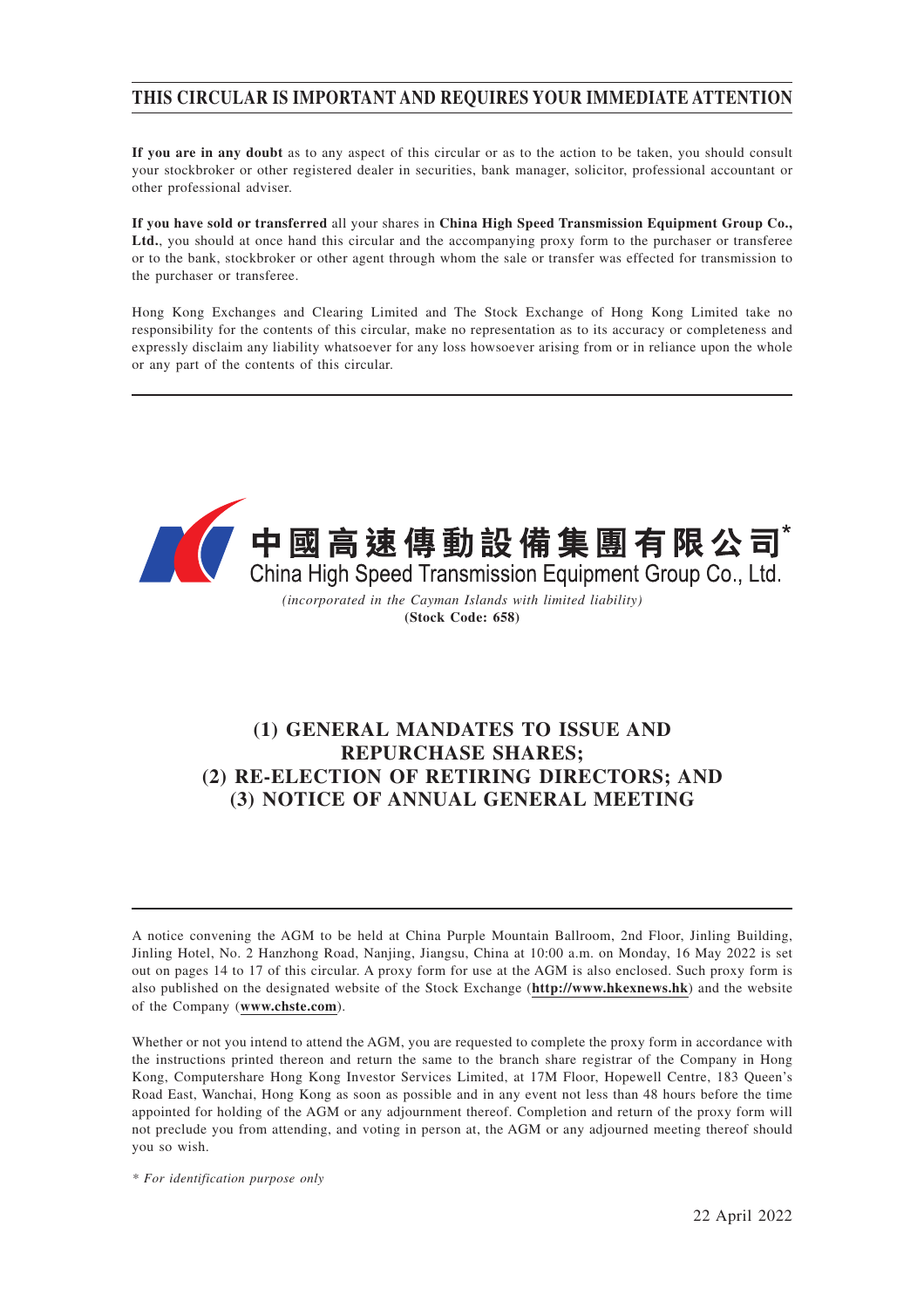# **CONTENTS**

|                                                                               | Letter from the Board                |                |
|-------------------------------------------------------------------------------|--------------------------------------|----------------|
| 1.                                                                            |                                      | 3              |
| 2.                                                                            |                                      | $\overline{4}$ |
| 3.                                                                            | General Mandate to Repurchase Shares | $\overline{4}$ |
| 4.                                                                            |                                      | 5              |
| 5.                                                                            |                                      | 5              |
| 6.                                                                            |                                      | 5              |
| 7.                                                                            |                                      | 6              |
| 8.                                                                            |                                      | 6              |
| 9.                                                                            |                                      | 6              |
| Appendix I                                                                    | Explanatory Statement<br>$\sim$ $-$  | $\tau$         |
| Biographical Details of the Directors Subject to<br>Appendix II<br>$\sim$ $-$ |                                      |                |
|                                                                               |                                      | 11             |
|                                                                               |                                      | 14             |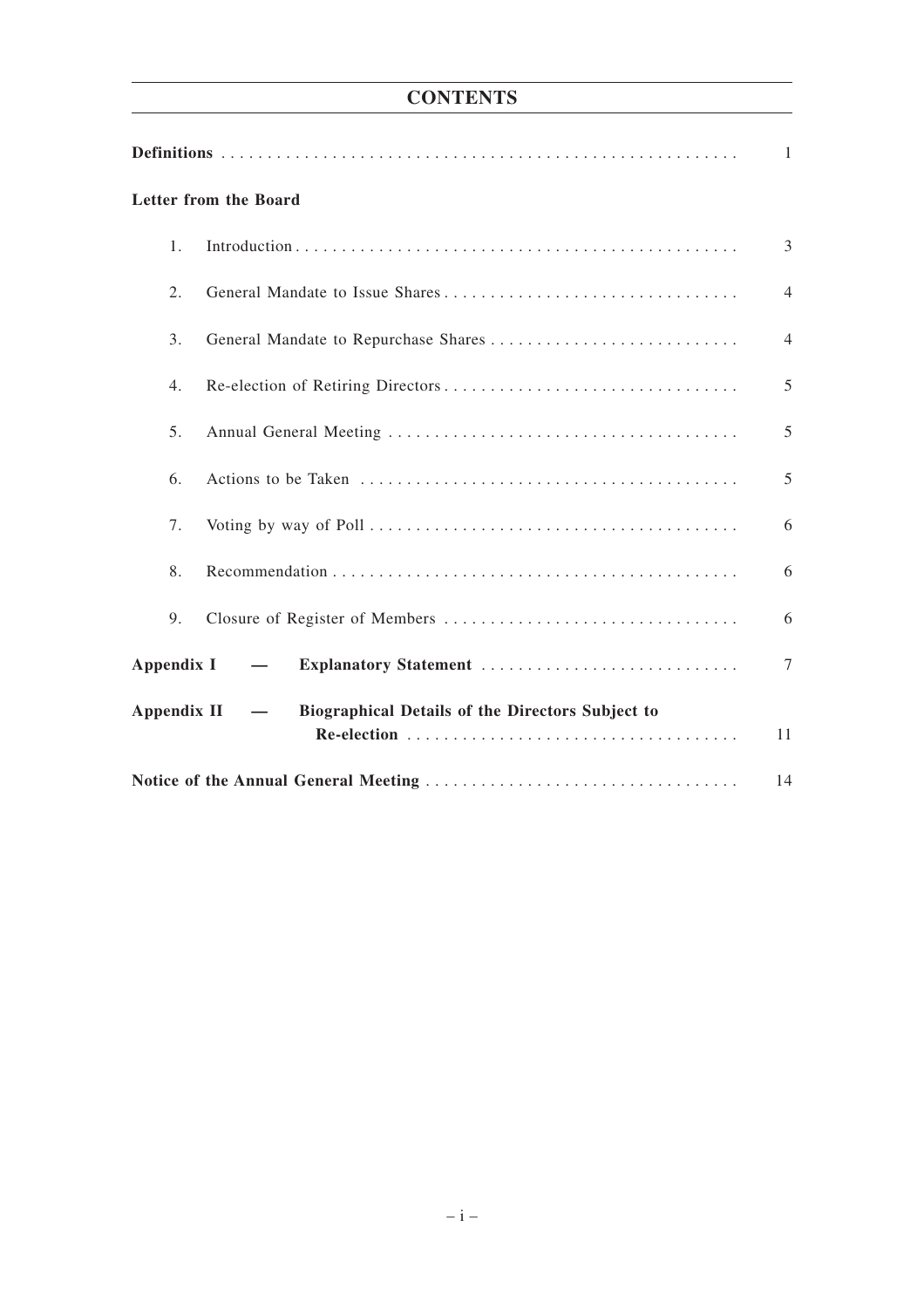*In this circular, the following expressions have the following meanings unless the context requires otherwise:*

| "AGM"                     | the annual general meeting of the Company to be held at<br>China Purple Mountain Ballroom, 2nd Floor, Jinling<br>Building, Jinling Hotel, No. 2 Hanzhong Road, Nanjing,<br>Jiangsu, China at 10:00 a.m. on Monday, 16 May 2022                                                           |
|---------------------------|------------------------------------------------------------------------------------------------------------------------------------------------------------------------------------------------------------------------------------------------------------------------------------------|
| "AGM Notice"              | the notice convening the AGM as set out on pages 14 to<br>17 of this circular                                                                                                                                                                                                            |
| "Articles of Association" | the articles of association of the Company as may be<br>amended from time to time                                                                                                                                                                                                        |
| "Board"                   | the board of Directors                                                                                                                                                                                                                                                                   |
| "Companies Law"           | the Companies Law Cap. 22 (Law 3 of 1961, as<br>consolidated and revised) of the Cayman Islands as<br>amended, supplemented or otherwise modified from time<br>to time                                                                                                                   |
| "Company"                 | China High Speed Transmission Equipment Group Co.,<br>Ltd., a company incorporated in the Cayman Islands with<br>limited liability and the Shares of which are listed on the<br><b>Stock Exchange</b>                                                                                    |
| "Director(s)"             | the director(s), including independent non-executive<br>director(s), of the Company                                                                                                                                                                                                      |
| "Group"                   | the Company and its subsidiaries from time to time                                                                                                                                                                                                                                       |
| "HK\$"                    | Hong Kong dollars, the lawful currency of Hong Kong                                                                                                                                                                                                                                      |
| "Hong Kong"               | the Hong Kong Special Administrative Region of the<br><b>PRC</b>                                                                                                                                                                                                                         |
| "Issue Mandate"           | a general and unconditional mandate to be granted to the<br>Directors to exercise the power of the Company to allot,<br>issue and deal in Shares with the total number not<br>exceeding 20% of the total number of issued Shares as at<br>the date of passing of the relevant resolution |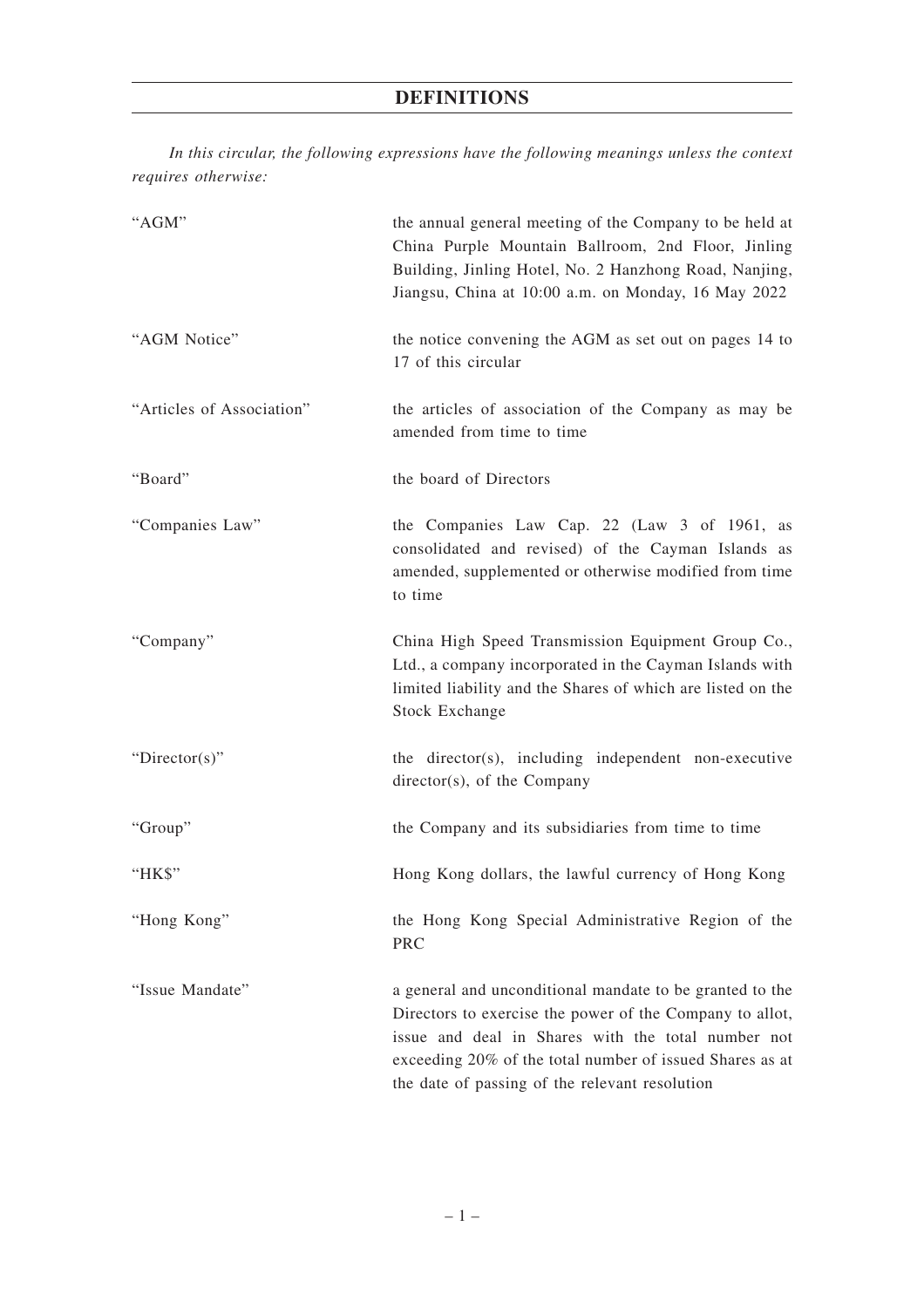# **DEFINITIONS**

| "Latest Practicable Date"   | 12 April 2022, being the latest practicable date prior to<br>the printing of this circular for the purpose of<br>ascertaining certain information for inclusion in this<br>circular                                                                                        |
|-----------------------------|----------------------------------------------------------------------------------------------------------------------------------------------------------------------------------------------------------------------------------------------------------------------------|
| "Listing Rules"             | the Rules Governing the Listing of Securities on the<br><b>Stock Exchange</b>                                                                                                                                                                                              |
| "Memorandum of Association" | the memorandum of association of the Company as may<br>be amended from time to time                                                                                                                                                                                        |
| " $PRC$ "                   | the People's Republic of China, except where the context<br>requires, geographical references to the PRC exclude<br>Hong Kong, the Macau Special Administrative Region of<br>the PRC and Taiwan                                                                            |
| "Repurchase Mandate"        | a general and unconditional mandate to be granted to the<br>Directors to exercise the power of the Company to<br>repurchase Shares with the total number not exceeding<br>10% of the total number of issued Shares as at the date of<br>passing of the relevant resolution |
| "RMB"                       | Renminbi, the lawful currency of the PRC                                                                                                                                                                                                                                   |
|                             |                                                                                                                                                                                                                                                                            |
| "SFO"                       | the Securities and Futures Ordinance of Hong Kong<br>(Chapter 571 of the Laws of Hong Kong) as amended,<br>supplemented or otherwise modified from time to time                                                                                                            |
| "Share $(s)$ "              | ordinary share(s) of US\$0.01 each in the share capital of<br>the Company                                                                                                                                                                                                  |
| "Shareholder(s)"            | the holder(s) of $Share(s)$                                                                                                                                                                                                                                                |
| "Stock Exchange"            | The Stock Exchange of Hong Kong Limited                                                                                                                                                                                                                                    |
| "Takeovers Code"            | The Codes on Takeovers and Mergers and Share Buy-<br>Securities<br>by<br>backs<br>approved<br>the<br>and<br><b>Futures</b><br>Commission of Hong Kong as amended from time to time                                                                                         |
| "US\$"                      | United States dollars, the lawful currency of the United<br><b>States of America</b>                                                                                                                                                                                       |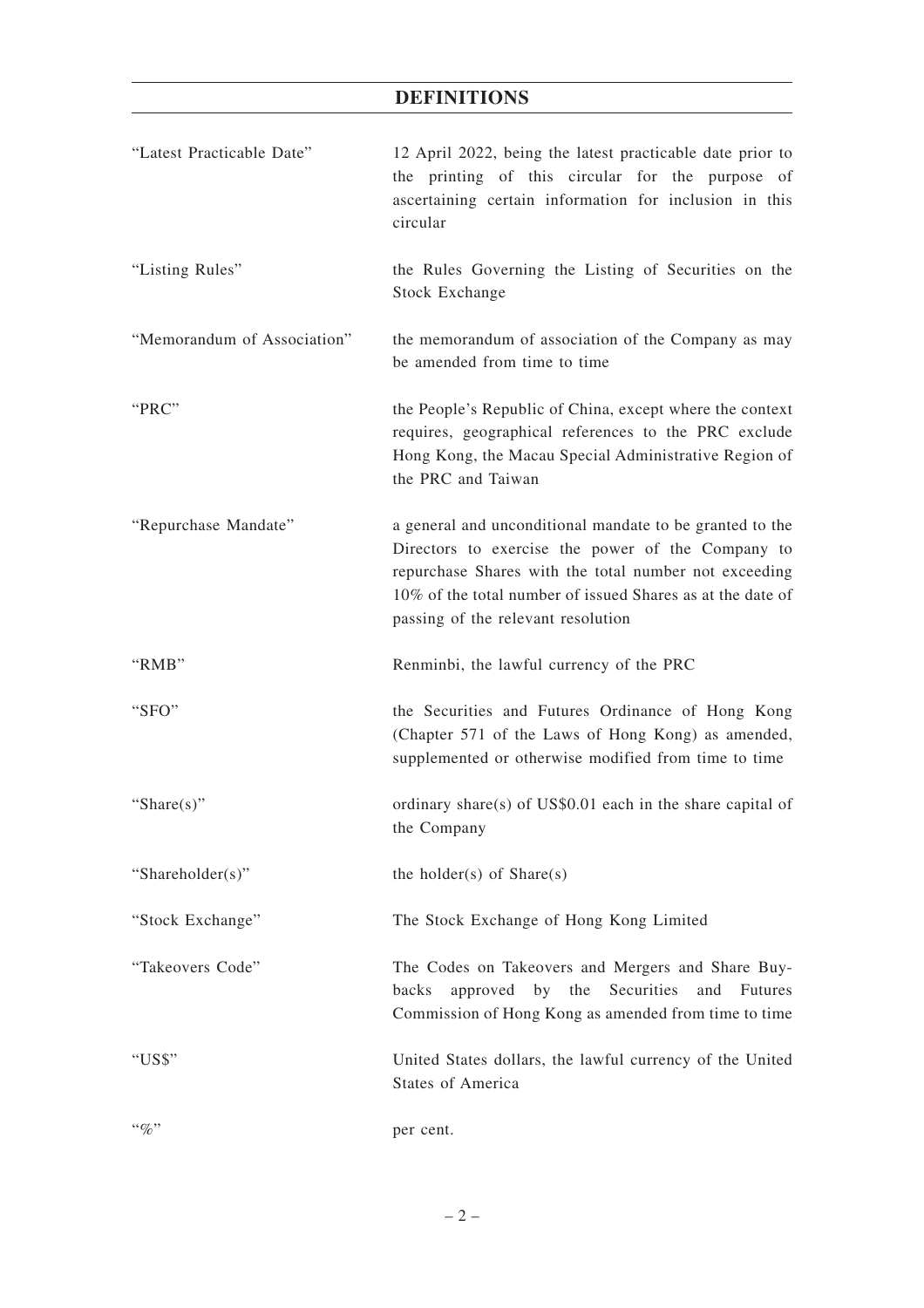

*(incorporated in the Cayman Islands with limited liability)* **(Stock Code: 658)**

*Executive Directors:* Mr. Hu Jichun *(Chairman and Chief Executive Officer)* Mr. Hu Yueming Mr. Chen Yongdao Mr. Wang Zhengbing Mr. Zhou Zhijin Ms. Zheng Qing Mr. Gu Xiaobin Mr. Fang Jian

*Independent non-executive Directors:* Mr. Jiang Xihe Ms. Jiang Jianhua Dr. Chan Yau Ching, Bob Mr. Nathan Yu Li

*Registered office:* 4th Floor, Harbour Place 103 South Church Street George Town Grand Cayman KY1-1002 Cayman Islands

*Head office and principal place of business in Hong Kong:* Room 1302 13th Floor, COFCO Tower No. 262 Gloucester Road Causeway Bay Hong Kong

22 April 2022

*To the Shareholders*

Dear Sir or Madam,

# **(1) GENERAL MANDATES TO ISSUE AND REPURCHASE SHARES; (2) RE-ELECTION OF RETIRING DIRECTORS; AND (3) NOTICE OF ANNUAL GENERAL MEETING**

## **1. INTRODUCTION**

The purpose of this circular is to provide you with the relevant information regarding the grant of the Issue Mandate and the Repurchase Mandate, and the re-election of the retiring Directors in accordance with the Articles of Association, and to give you notice of the AGM at which resolutions will be proposed for our Shareholders to consider and, if thought fit, approve, among other matters, the aforesaid matters.

*\* For identification purpose only*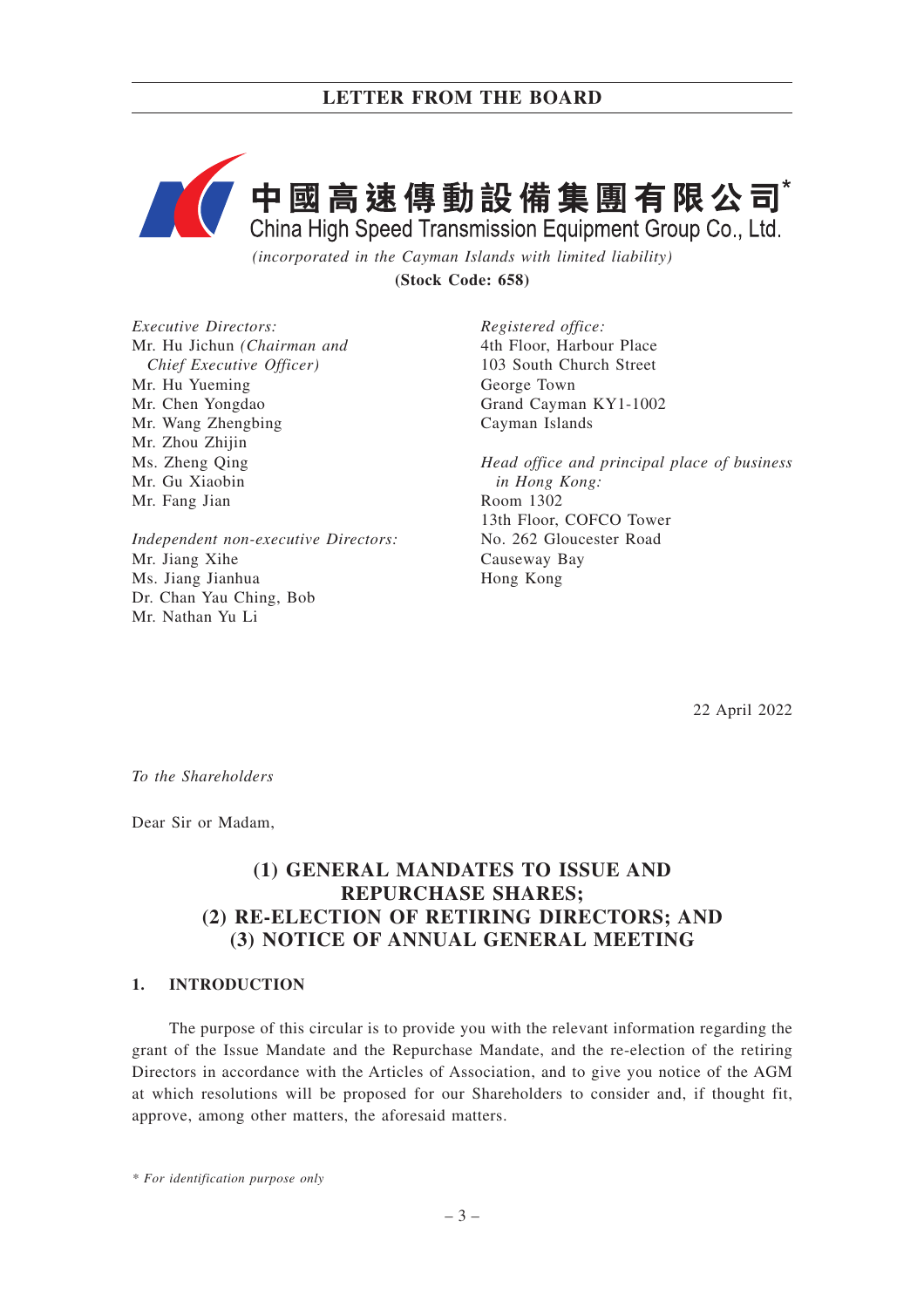## **LETTER FROM THE BOARD**

#### **2. GENERAL MANDATE TO ISSUE SHARES**

At the last annual general meeting of the Company held on 25 June 2021, the Directors were given a general mandate to issue Shares.

At the AGM, an ordinary resolution will be proposed for the Shareholders to consider and, if thought fit, grant the Issue Mandate. The Shares which may be allotted and issued pursuant to the Issue Mandate are up to 20% of the total number of issued Shares on the date of passing the resolution approving the Issue Mandate. As at the Latest Practicable Date, the total number of issued Shares is 1,635,291,556 Shares. Subject to the passing of the ordinary resolution approving the Issue Mandate and on the basis that no further new Shares will be issued or repurchased up to the AGM, the Company would be allowed under the Issue Mandate to issue a maximum of 327,058,311 Shares. In addition, an ordinary resolution will be proposed for the Shareholders to consider and, if thought fit, approve the extension of the Issue Mandate by adding to the total number of Shares which may be allotted or agreed conditionally or unconditionally to be allotted by the Directors pursuant to the Issue Mandate the number of Shares purchased under the Repurchase Mandate, if granted. Details of the Issue Mandate and the extension of the Issue Mandate are respectively set out in paragraphs 4 and 6 of the AGM Notice.

## **3. GENERAL MANDATE TO REPURCHASE SHARES**

At the last annual general meeting of the Company held on 25 June 2021, the Directors were given a general mandate to repurchase Shares.

Such general mandate to repurchase Shares will lapse at the conclusion of the AGM. In order to ensure flexibility for the Directors to repurchase any Shares, it is necessary to grant the Repurchase Mandate at the AGM, and an ordinary resolution set out in paragraph 5 of the AGM Notice will be proposed at the AGM to seek the Shareholders' approval for granting of the Repurchase Mandate. The Shares which may be repurchased pursuant to the Repurchase Mandate are up to 10% of the total number of issued Shares on the date of passing the resolution approving the Repurchase Mandate.

The Issue Mandate and Repurchase Mandate, if approved at the AGM, will continue in force until (a) the conclusion of next annual general meeting of the Company; or (b) the expiration of the period within which the next annual general meeting of the Company is required by the Articles of Association or any applicable laws of the Cayman Islands to be held; or (c) revoked or varied by ordinary resolution by our Shareholders in general meeting, whichever occurs first.

In accordance with the Listing Rules, an explanatory statement to provide Shareholders with all the information reasonably necessary for them to make an informed decision on the proposed resolution for the granting of the Repurchase Mandate is set out in Appendix I to this circular.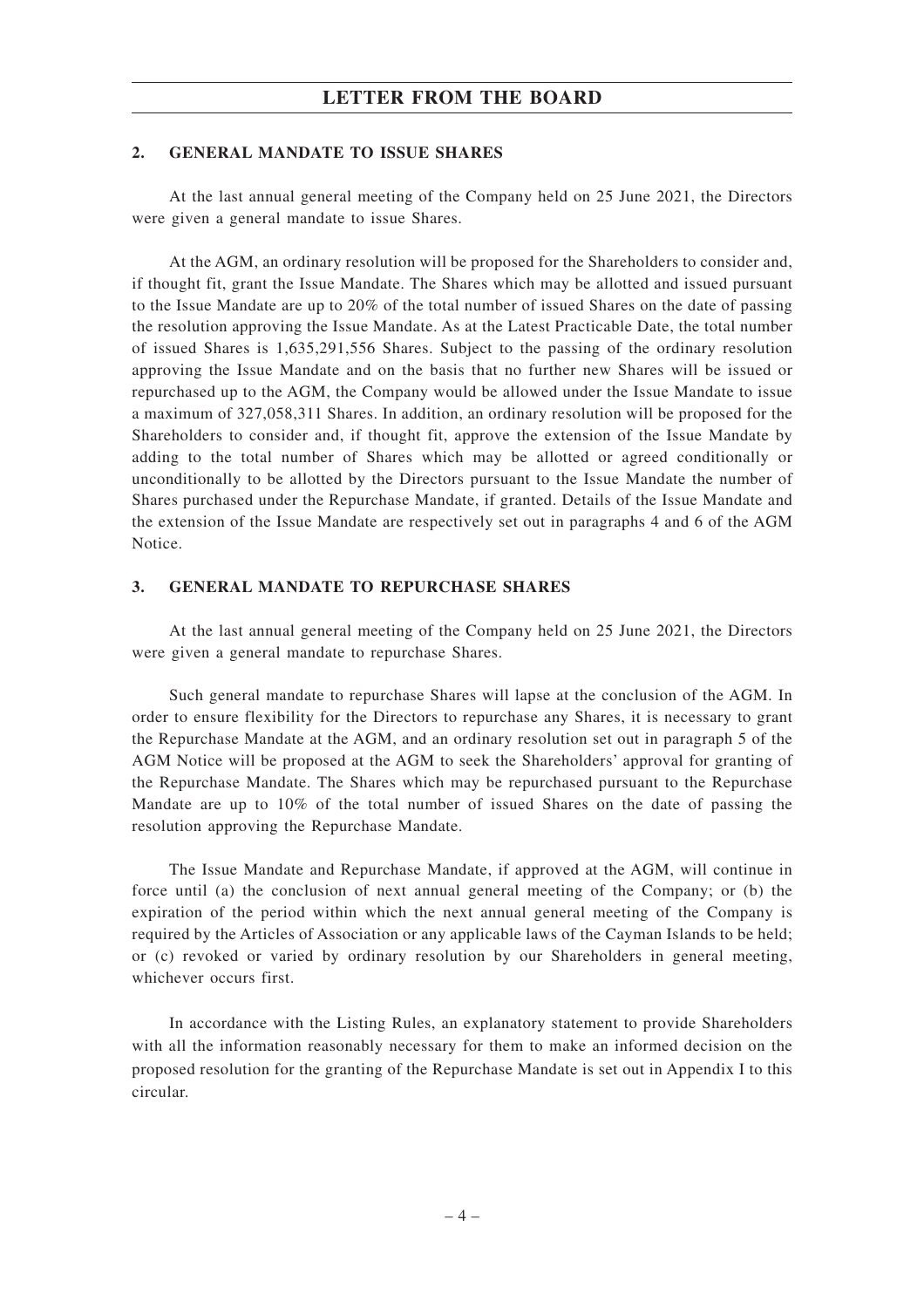## **LETTER FROM THE BOARD**

#### **4. RE-ELECTION OF RETIRING DIRECTORS**

Pursuant to Article 130 of the Articles of Association at every annual general meeting of the Company, one-third of the Directors for the time being, or, if their number is not three or a multiple of three, then the number nearest to, but not less than, one-third, shall retire from office by rotation provided that every Director (including those appointed for a specific term or holding office as chairman or managing Director) shall be subject to retirement by rotation at least once every three years. Any Director appointed pursuant to Article 114 or Article 115 of the Articles of Association shall not be taken into account in determining which Directors are to retire by rotation. A retiring Director shall retain office until the close of the meeting at which he retires and shall be eligible for re-election thereat. The Company at any annual general meeting at which any Directors retire may fill the vacated office by electing a like number of persons to be Directors.

Pursuant to Article 130 of the Articles of Association, Mr. Hu Yueming, Mr. Chen Yongdao, Mr. Wang Zhengbing and Ms. Zheng Qing will retire by rotation at the AGM and, being eligible, have offered themselves for re-election at the AGM.

To enable our Shareholders to make an informed decision on the re-election of retiring Directors, the biographical details of the retiring Directors, as required under Chapter 13 of the Listing Rules, are set out in Appendix II to this circular.

### **5. ANNUAL GENERAL MEETING**

A notice convening the AGM is set out on pages 14 to 17 of this circular. At the AGM, relevant resolutions will be proposed to approve, among other things, the granting of the Issue Mandate and the Repurchase Mandate and the re-election of the retiring Directors.

### **6. ACTIONS TO BE TAKEN**

A proxy form for use at the AGM is enclosed with this circular and such proxy form is also published on the designated website of the Stock Exchange (**www.hkexnews.hk**) and the website of the Company (**www.chste.com**). Whether or not you intend to attend the AGM or any adjournment thereof, you are requested to complete the proxy form in accordance with the instructions printed thereon and return the same to the branch share registrar of the Company in Hong Kong, Computershare Hong Kong Investor Services Limited, at 17M Floor, Hopewell Centre, 183 Queen's Road East, Wanchai, Hong Kong as soon as possible and in any event not less than 48 hours before the time fixed for holding the AGM or any adjournment thereof. Completion and return of the proxy form will not preclude you from attending and voting at the AGM if you so wish. In the event that a Shareholder having lodged a proxy form attends the AGM, his proxy form will be deemed to have been revoked.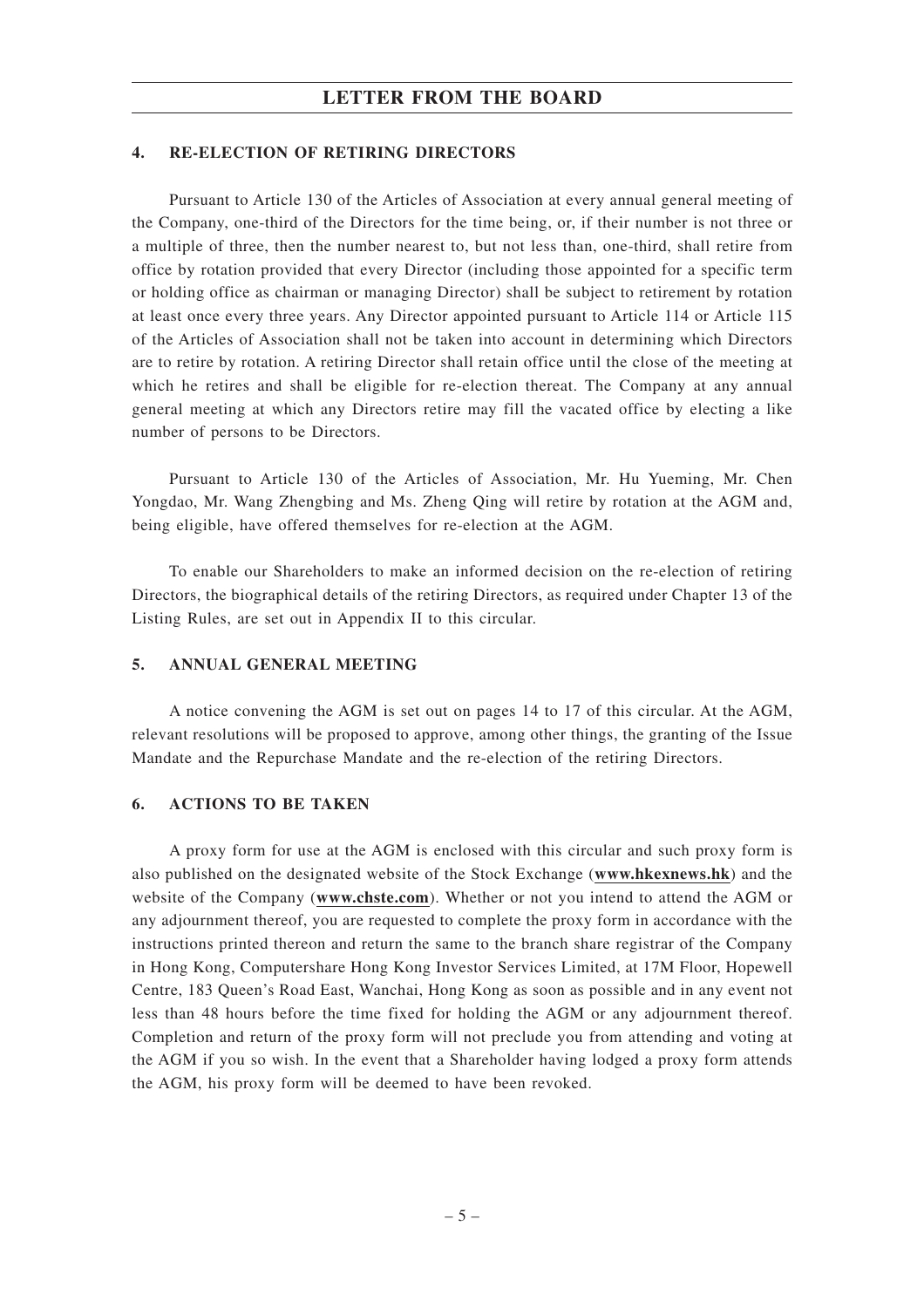## **LETTER FROM THE BOARD**

### **7. VOTING BY WAY OF POLL**

Pursuant to Rule 13.39 of the Listing Rules, any vote of shareholders at a general meeting must be taken by poll. The chairman of the AGM will therefore demand a poll for every resolution put to the vote at the AGM pursuant to Article 90 of the Articles of Association.

#### **8. RECOMMENDATION**

The Directors consider that the granting of the Issue Mandate and the Repurchase Mandate and the re-election of the retiring Directors are in the best interests of the Company and the Shareholders as a whole. Accordingly, the Directors recommend you to vote in favour of the resolutions to be proposed at the AGM. No Shareholder is required to abstain from voting in respect of any of the resolutions to be proposed at the AGM.

#### **9. CLOSURE OF REGISTER OF MEMBERS**

In order to determine the entitlement to attend and vote at the AGM, the transfer books and register of members of the Company will be closed from Wednesday, 11 May 2022 to Monday, 16 May 2022, both days inclusive, during which period no transfer of Shares in the Company will be registered. In order to qualify for the right to attend and vote at the AGM, all transfer forms, accompanied by the relevant share certificates, must be lodged with the branch share registrar of the Company in Hong Kong, Computershare Hong Kong Investor Services Limited, at Shops 1712-1716, 17th Floor, Hopewell Centre, 183 Queen's Road East, Wanchai, Hong Kong not later than 4:30 p.m. on Tuesday, 10 May 2022.

> Yours faithfully, For and on behalf of the Board **China High Speed Transmission Equipment Group Co., Ltd. Hu Jichun** *Chairman*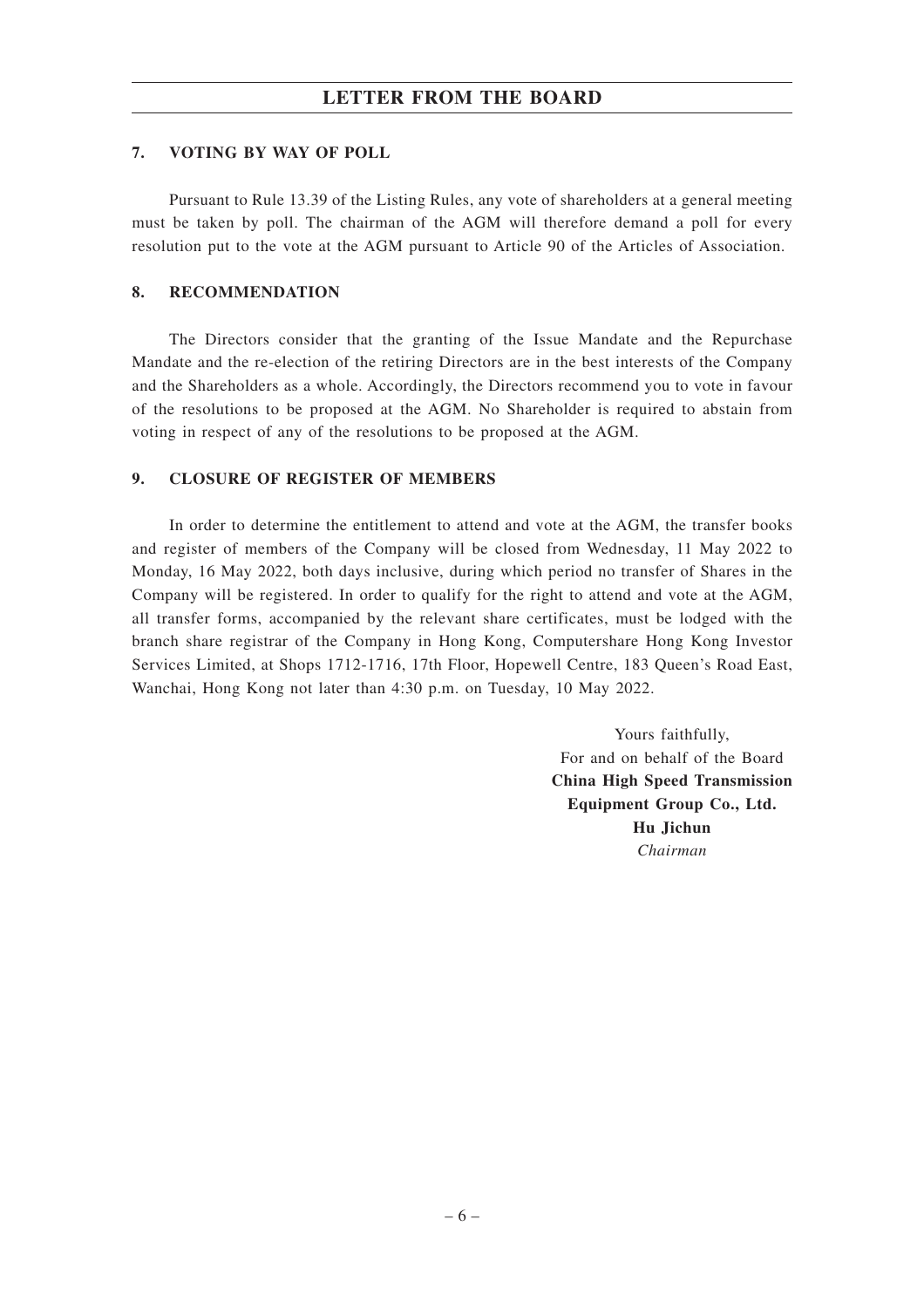*This appendix serves as an explanatory statement, as required by the Listing Rules, to provide relevant information to you in connection with the Repurchase Mandate.*

#### **1. LISTING RULES**

The Listing Rules permit companies whose primary listings are on the Stock Exchange to repurchase their shares on the Stock Exchange subject to certain restrictions, the most important of which are summarised below:

- (a) the shares proposed to be purchased by the company are fully-paid up;
- (b) the company has previously sent to its shareholders an explanatory statement complying with the provisions of Rule  $10.06(1)(b)$  of the Listing Rules; and
- (c) the shareholders of the company have given a specific approval or a general mandate to the directors of the company to make such purchase, by way of an ordinary resolution which complies with the provisions of Rule  $10.06(1)(c)$  of the Listing Rules and which has been passed at a general meeting of the company duly convened and held and the company has delivered a copy of such resolution, together with the necessary supporting documentation, to the Stock Exchange in accordance with Rule 10.06(1)(d) of the Listing Rules.

#### **2. SHARE CAPITAL**

As at the Latest Practicable Date, the total number of issued Shares is 1,635,291,556 Shares. Subject to the passing of the resolution in relation to the Repurchase Mandate and on the basis that no further Shares are issued or repurchased by the Company prior to the AGM, the Company would be allowed under the Repurchase Mandate to repurchase a maximum of 163,529,155 Shares.

### **3. REASON FOR REPURCHASES**

The Directors believe that the Repurchase Mandate is in the best interests of the Company and the Shareholders. Such repurchases may, depending on market conditions and funding arrangements at the time, lead to an enhancement of the net asset value of the Company and/or its earnings per Share. Repurchases of Shares will only be made when the Directors believe that such repurchases will benefit the Company and the Shareholders.

#### **4. FUNDING OF REPURCHASES**

In repurchasing Shares, the Company may only apply funds legally available for such purpose in accordance with the Memorandum of Association and the Articles of Association and the applicable laws and regulations of the Cayman Islands. Pursuant to the Repurchase Mandate, repurchases will be made out of funds of the Company legally permitted to be utilised in this connection, including profits of the Company or out of a fresh issue of Shares made for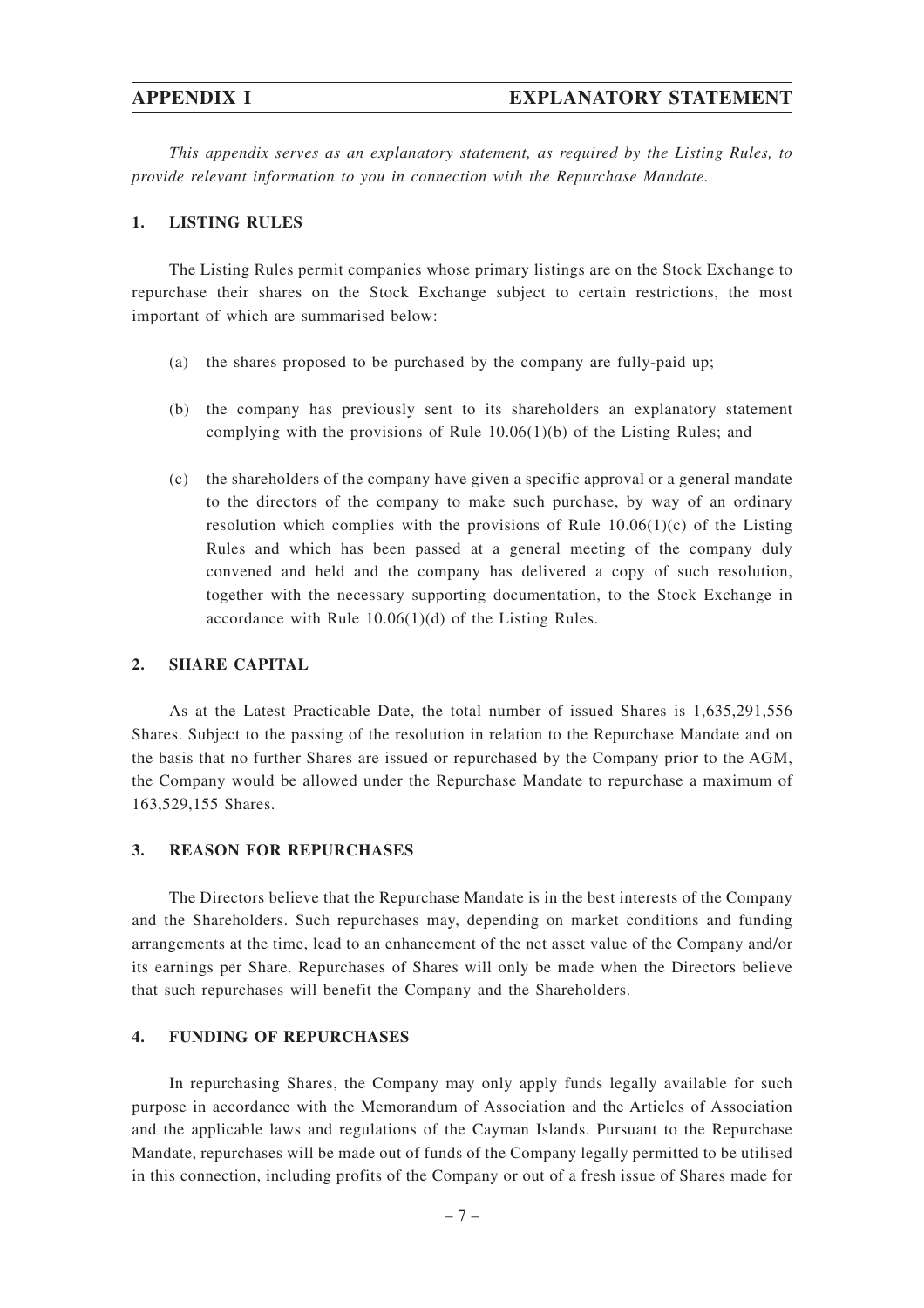the purpose of the repurchase or, if authorised by the Articles of Association and subject to the Companies Law, out of capital of the Company and, in the case of any premium payable on the repurchases, out of the profits of the Company or from sums standing to the credit of the share premium account of the Company. The Company may not repurchase securities on the Stock Exchange for a consideration other than cash or for settlement otherwise than in accordance with the trading rules of the Stock Exchange from time to time.

## **5. IMPACT OF REPURCHASES**

There might be a material adverse impact on the working capital or gearing position of the Company (as compared with the position disclosed in the audited consolidated financial statements contained in the annual report of the Company for the year ended 31 December 2021) in the event that the Repurchase Mandate is exercised in full at any time during the proposed repurchase period. However, the Directors do not propose to exercise the Repurchase Mandate to such extent as would, in the circumstances, have a material adverse effect on the working capital requirements of the Company or on its gearing levels which, in the opinion of the Directors, are from time to time appropriate for the Company.

## **6. SHARE PRICES**

The highest and lowest prices at which the Shares have traded on the Stock Exchange during each of the previous 12 months preceding the Latest Practicable Date were as follows:

|                                           | Price per Share |        |
|-------------------------------------------|-----------------|--------|
|                                           | <b>Highest</b>  | Lowest |
|                                           | HK\$            | HK\$   |
| 2021                                      |                 |        |
| April                                     | 8.18            | 5.51   |
| May                                       | 5.63            | 4.98   |
| June                                      | 5.49            | 4.76   |
| July                                      | 5.38            | 4.35   |
| August                                    | 5.89            | 4.74   |
| September                                 | 7.79            | 5.55   |
| October                                   | 6.64            | 5.52   |
| November                                  | 7.30            | 5.67   |
| December                                  | 6.57            | 5.32   |
| 2022                                      |                 |        |
| January                                   | 5.83            | 5.10   |
| February                                  | 6.14            | 5.41   |
| March                                     | 6.15            | 4.08   |
| April (up to the Latest Practicable Date) | 4.97            | 4.32   |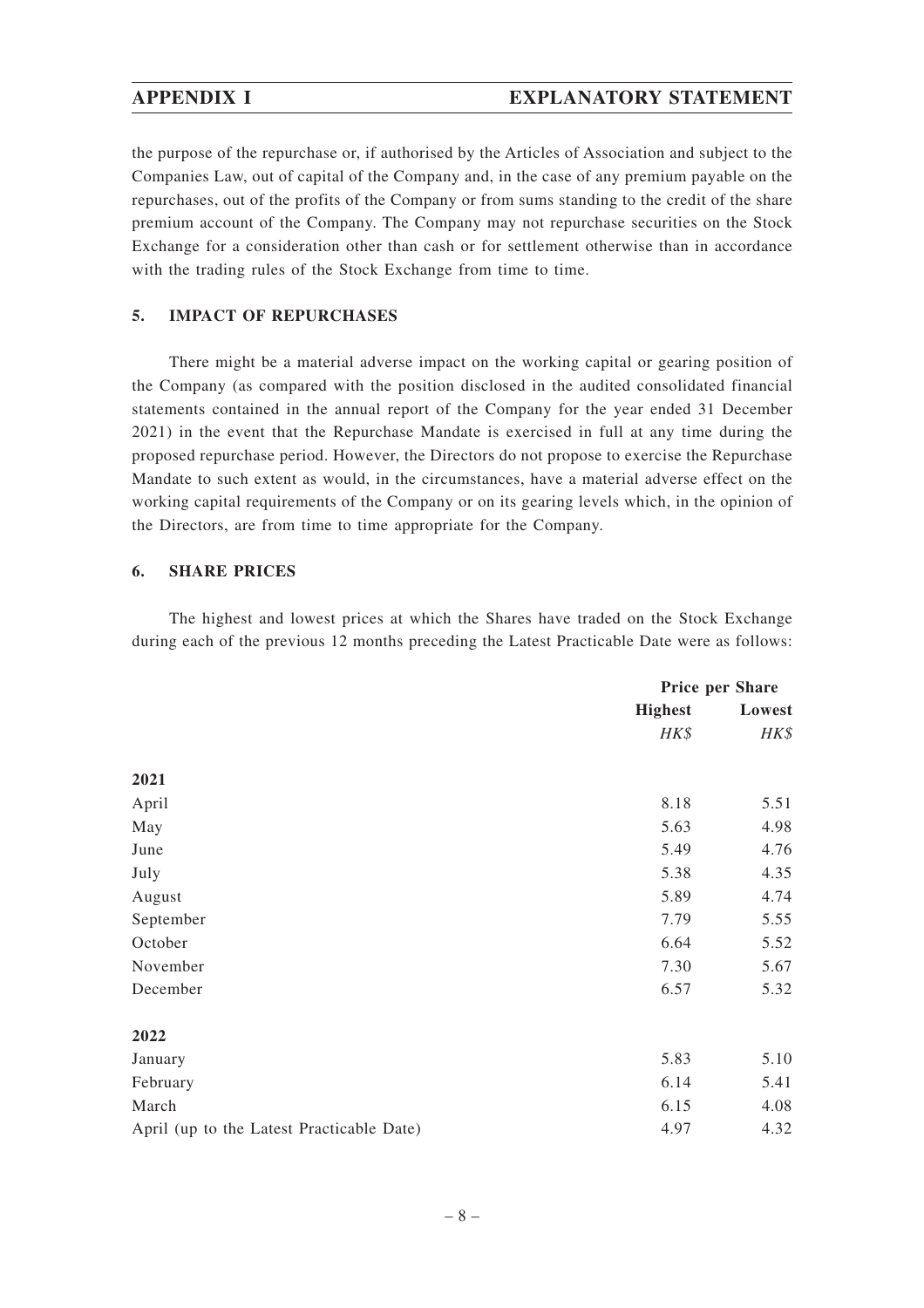## **7. GENERAL**

The Directors have undertaken to the Stock Exchange that, so far as the same may be applicable, they will exercise the Repurchase Mandate in accordance with the Listing Rules, the Memorandum of Association, the Articles of Association and the applicable laws and regulations of the Cayman Islands.

None of the Directors nor, to the best of their knowledge, having made all reasonable enquiries, any of their respective close associates (as defined in the Listing Rules), has any present intention, if the Repurchase Mandate is approved by the Shareholders, to sell any Shares to the Company.

No core connected person (as defined in the Listing Rules) of the Company has notified the Company that he has a present intention to sell any Shares to the Company or has undertaken not to do so, if the Repurchase Mandate is approved by the Shareholders.

## **8. EFFECT OF TAKEOVERS CODE**

If, as a result of a repurchase of Shares, a Shareholder's proportionate interest in the voting rights of the Company increases, such increase will be treated as an acquisition for the purposes of Rule 32 of the Takeovers Code. Accordingly, a Shareholder, or a group of Shareholders acting in concert (within the meaning under the Takeovers Code), depending on the level of increase in the interest of the Shareholder(s), could obtain or consolidate control of the Company and become(s) obligated to make a mandatory offer in accordance with Rule 26 of the Takeovers Code.

As at the Latest Practicable Date, so far as the Directors are aware, the shareholding of the substantial Shareholder are as follows:

| <b>Name</b>                                                     | <b>Nature of interests</b>            | Number of<br>securities held     | Approximate<br>percentages to<br>the equity $(\% )$ |
|-----------------------------------------------------------------|---------------------------------------|----------------------------------|-----------------------------------------------------|
| Five Seasons XVI Limited<br>("Five Seasons")<br>(Note 1)        | Beneficial owner                      | 1,208,577,693<br>(Long Position) | 73.91<br>(Long Position)                            |
| <b>Fullshare Holdings Limited</b><br>("Fullshare Holdings")     | Interest of controlled<br>corporation | 1,208,577,693<br>(Long Position) | 73.91<br>(Long Position)                            |
| Magnolia Wealth<br>International Limited<br>("Magnolia Wealth") | Interest of controlled<br>corporation | 1,208,577,693<br>(Long Position) | 73.91<br>(Long Position)                            |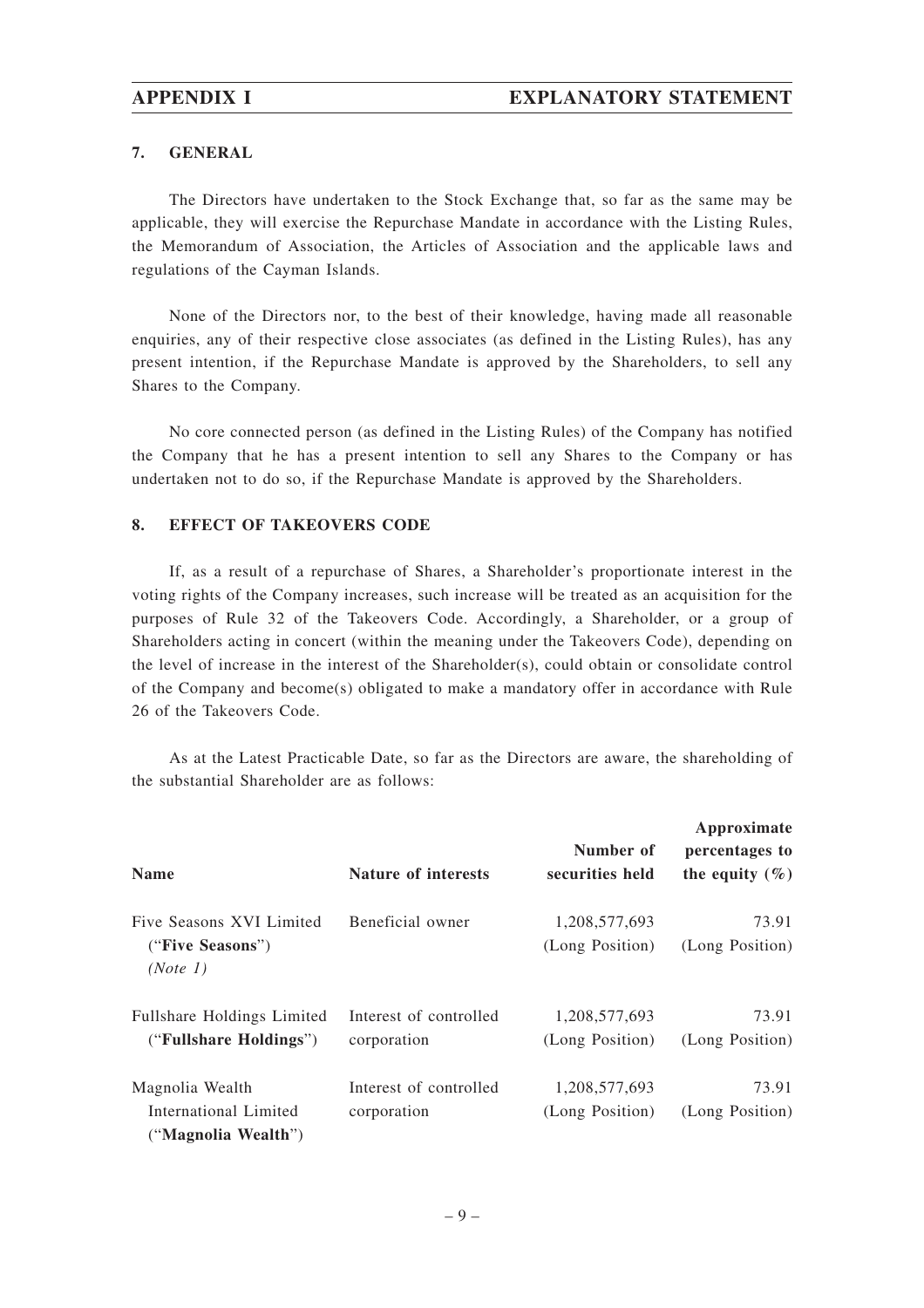## **APPENDIX I EXPLANATORY STATEMENT**

| <b>Name</b>                                                             | <b>Nature of interests</b>                                                     | Number of<br>securities held                                      | Approximate<br>percentages to<br>the equity $(\% )$ |
|-------------------------------------------------------------------------|--------------------------------------------------------------------------------|-------------------------------------------------------------------|-----------------------------------------------------|
| Glorious Time Holdings<br>Limited ("Glorious<br>Time") ( <i>Note</i> 2) | Beneficial owner                                                               | 17,890,000<br>(Long Position)                                     | 1.09<br>(Long Position)                             |
| Mr. Ji Changqun<br>("Mr. Ji") ( <i>Note</i> 3)                          | Interest of controlled<br>corporation<br>Interest of controlled<br>corporation | 1,208,577,693<br>(Long Position)<br>17,890,000<br>(Long Position) | 73.91<br>(Long Position)<br>1.09<br>(Long Position) |

#### *Notes:*

- 1. Five Seasons, a company incorporated in the British Virgin Islands, is wholly-owned by Fullshare Holdings (stock code: 607), while the issued share capital of Fullshare Holdings is owned as to 38.69% by Magnolia Wealth, a company incorporated in the British Virgin Islands, which is wholly and beneficially owned by Mr. Ji. Accordingly, Fullshare Holdings, Magnolia Wealth and Mr. Ji are considered to have interests in 1,208,577,693 Shares, representing approximately 73.91% of the issued Shares.
- 2. Glorious Time, a company incorporated in the British Virgin Islands, is wholly and beneficially owned by Mr. Ji. Accordingly, Mr. Ji is considered to have interests in 17,890,000 Shares, representing approximately 1.09% of the issued Shares.
- 3. Five Seasons is indirectly owned more than one-third by Mr. Ji and Glorious Time is wholly and beneficially owned by Mr. Ji. Accordingly, Mr. Ji is considered to have interests in 1,226,467,693 Shares, representing approximately 74.99% of the issued Shares.

The Directors have no intention to exercise the Repurchase Mandate which may result in possible mandatory offer being made under the Takeovers Code or the public float of the Company falling below the minimum percentage prescribed by the Stock Exchange.

## **9. SHARE REPURCHASE MADE BY THE COMPANY**

No repurchase of Shares has been made by the Company in the six months prior to the Latest Practicable Date, whether on the Stock Exchange or otherwise.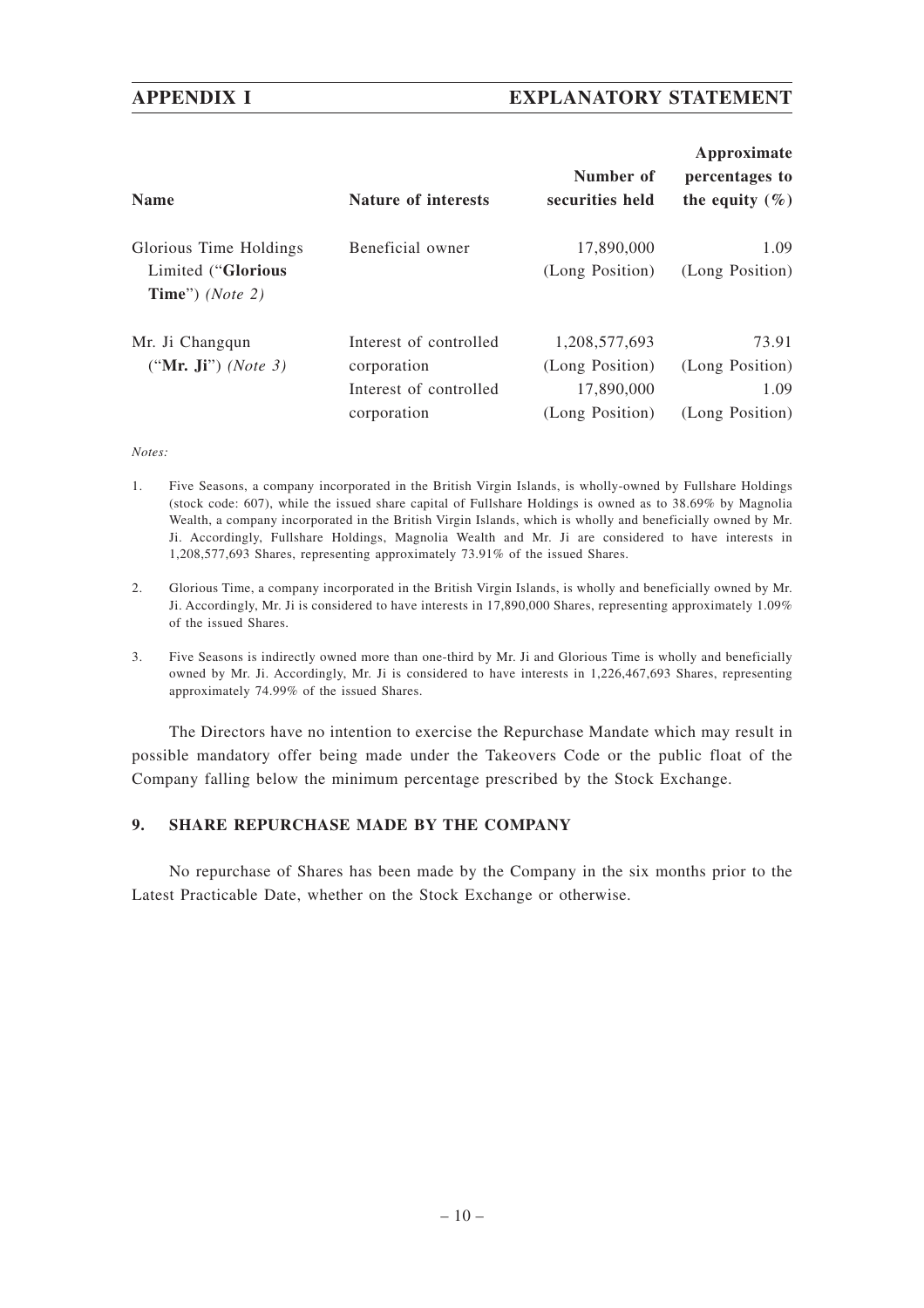# **APPENDIX II BIOGRAPHICAL DETAILS OF THE DIRECTORS SUBJECT TO RE-ELECTION**

*The biographical details of the Directors as of the Latest Practicable Date proposed to be re-elected at the AGM are set out as follows:*

#### **Executive Directors**

**Mr. Hu Yueming**, aged 73, is an executive Director and an authorised representative of the Company under Rule 3.05 of the Listing Rules. Mr. Hu is a university graduate and graduated from Fudan University majoring in laser technology in 1977. Mr. Hu is a senior engineer. He has more than 40 years of experience in the management of machinery and industrial enterprises and served as the head of various state-owned enterprises such as Nanjing Engineering Equipment Factory (南京工藝裝備廠) and general manager of various foreign invested enterprises including Nanjing Atlas Copco Construction Machinery Ltd. He has extensive experience in enterprise management. In 1998, he became the general manager of Nanjing High Speed Gear Factory (南京高速齒輪箱廠). He served as a director of Nanjing High Accurate Drive Equipment Manufacturing Group Co., Ltd. ("**Nanjing Drive**") from March 2007 to September 2020. From March 2007 to December 2016 and from May 2019 to September 2020, he served as the chairman and the general manager of Nanjing Drive. Mr. Hu is also a director in certain subsidiaries of the Group. Mr. Hu is an expert on mechanical transmission equipment technology and business management. He is also the vice president of the China New Energy Generation Network (中國新能源發電網), and the chairman of Nanjing Renewable Energy Association (南京可再生能源協會). He has been awarded the "National May 1 Labour Medal" (全國五一勞動獎章) and the title of "The 4th Outstanding Entrepreneur of the Machinery Industry" (第四屆全國機械工業明星企業家), "National Labor Model" (全國 勞動模範) and "the Leader of China's Gear Industry" (中國齒輪行業產業領軍人物), etc. Mr. Hu Yueming is the father of Mr. Hu Jichun, the Chairman of the Board, an executive Director, the Chief Executive Officer and the chairman of the nomination committee of the Company.

As at the Latest Practicable Date, Nanjing High Speed Gear Manufacturing Co., Ltd.\* (南 京高速齒輪製造有限公司) ("**Nanjing High Speed**") was owned as to approximately 6.98% by Shanghai Shifu Enterprise Management LLP\* (上海釃福企業管理合夥企業(有限合夥)) (the "**Employee Partnership Enterprise**") and the Employee Partnership Enterprise was owned as to approximately 0.007% by Shanghai Shiji Enterprise Management Consultancy Co., Ltd.\* (上海釃吉企業管理諮詢有限公司) ("**Shanghai Shiji**"), as a general partner. As at the Latest Practicable Date, Shanghai Shiji was owned as to 100% by Mr. Hu Yueming.

**Mr. Chen Yongdao**, aged 59, is an executive Director and a member of the remuneration committee of the Company. Mr. Chen is a university graduate. He obtained a bachelor's degree from Jiangsu Institute of Technology majoring in metal material and heat treatment in 1983 and a master's degree from Nanjing University of Science and Technology majoring in engineering in 2007. He is a senior engineer. Mr. Chen successively served as the deputy head of the inspection and gauging section, head of the production allocation section of the factory and deputy general manager of Nanjing High Speed Gear Factory (南京高速齒輪箱廠). He has become a director and the deputy general manager of Nanjing Drive since March 2007. He has served as the vice president of Nanjing Drive since January 2017. Mr. Chen is also a director in certain subsidiaries of the Group. Mr. Chen is an expert on heat treatment of metal material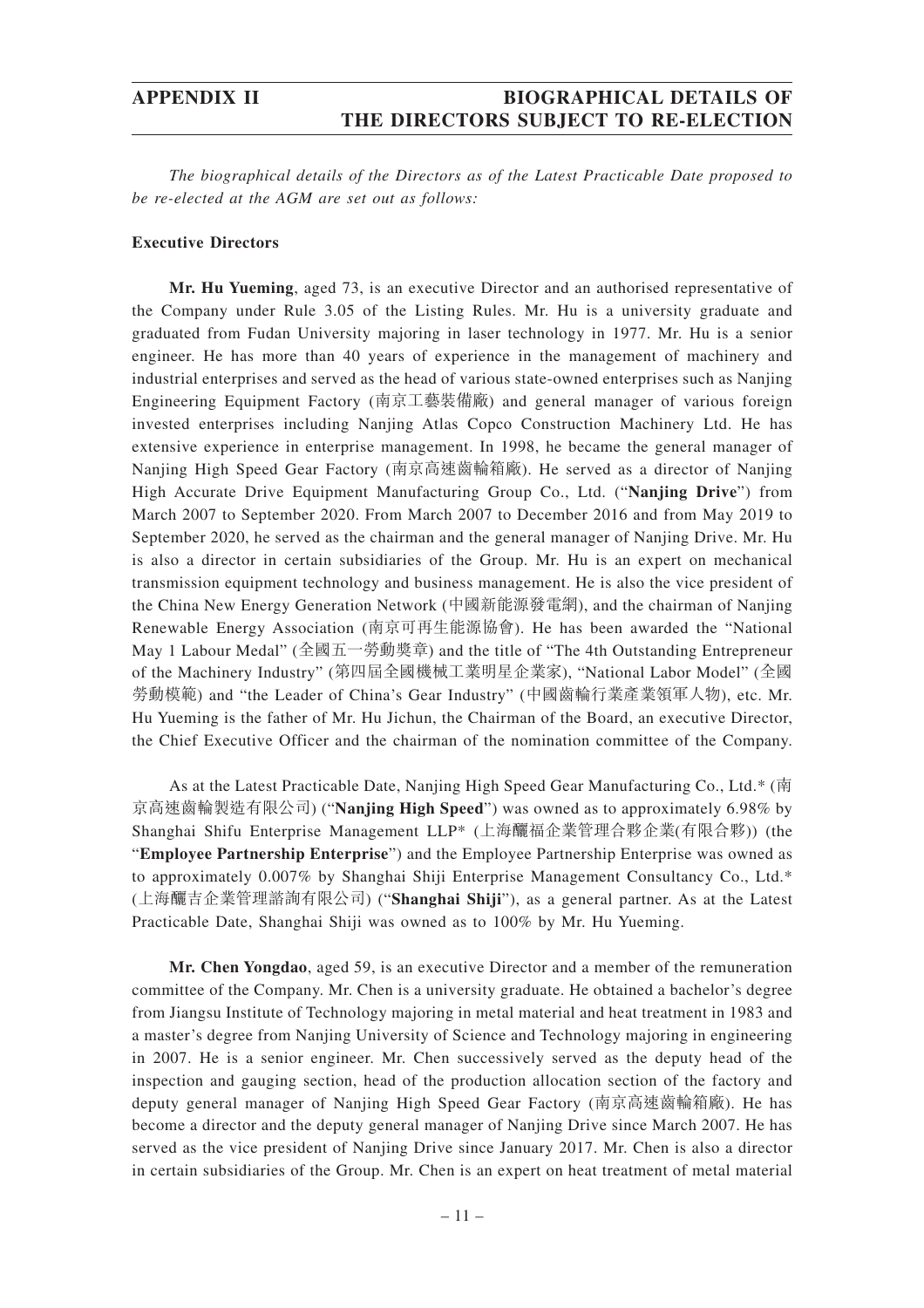# **APPENDIX II BIOGRAPHICAL DETAILS OF THE DIRECTORS SUBJECT TO RE-ELECTION**

and has engaged in the research, design and development of mechanical transmission equipment production techniques, gauging and inspection of mechanical transmission equipment and enterprise management for over 30 years. He has received a number of awards for the achievement of his research on mechanical transmission equipment production techniques.

**Mr. Wang Zhengbing**, aged 51, is an executive Director. He is a holder of university degree. He graduated from Zhejiang University and obtained a bachelor's degree in Mental Material & Heat Treatment in 1993 and a master's degree in Engineering in Nanjing University of Science and Technology in 2011. He is a senior engineer. Mr. Wang has joined Nanjing High Speed Gear Factory (南京高速齒輪箱廠) since August 1993 and held various positions, including the deputy director and director of the workshop since January 1999. He has served as the vice general manager of Nanjing High Speed since July 2003. He has served as an executive Director of the Company since June 2015. Mr. Wang Zhengbing has served as a director and the vice president of Nanjing Drive from November 2016 to September 2020 and from January 2017 to September 2020, respectively. He has served as a director of Nanjing High Speed since August 2017. He has been the general manager of Industrial Division since January 2017 and of Nanjing High Speed & Accurate Gear (Group) Co., Ltd. since September 2017. Mr. Wang is also a director in certain subsidiaries of the Group.

As at the Latest Practicable Date, Nanjing High Speed was owned as to approximately 6.98% by the Employee Partnership Enterprise. The Employee Partnership Enterprise was owned as to approximately 15.84% by Shouguang Dingneng Information Consultancy Services LLP\* (壽光鼎能信息諮詢服務合夥企業(有限合夥)) ("**Shouguang Dingneng**"), as one of the limited partners. As at the Latest Practicable Date, Mr. Wang Zhengbing was one of the limited partners of Shouguang Dingneng and held approximately 31.15% interest in Shouguang Dingneng.

**Ms. Zheng Qing**, aged 54, is an executive Director. She is a fellow member of the Association of Chartered Certified Accountants. She joined the Company as an executive Director on 1 December 2016. She graduated from Nanjing Audit University in 1989. She obtained a bachelor's (Honours) degree in Applied Accounting from Oxford Brookes University in 2005 and further obtained a master's degree in Business Administration from the Chinese University of Hong Kong in 2012.

Ms. Zheng engaged in financial affairs and operation of international trade business from 1989 to 2002. From September 2002 to May 2005, she was the financial controller and the secretary to the board of directors of Junma Tyre Cord Company Limited. She was the chief financial officer of Asia Silk Holdings Limited from November 2005 to May 2008. From June 2008 to May 2015, she was the chief financial officer and the assistant to the president of Nanjing Goldenhighway International SCM Corporation\* (南京金海威國際供應鏈管理股份有 限公司) where she was mainly responsible for managing and monitoring the financial affairs of the group.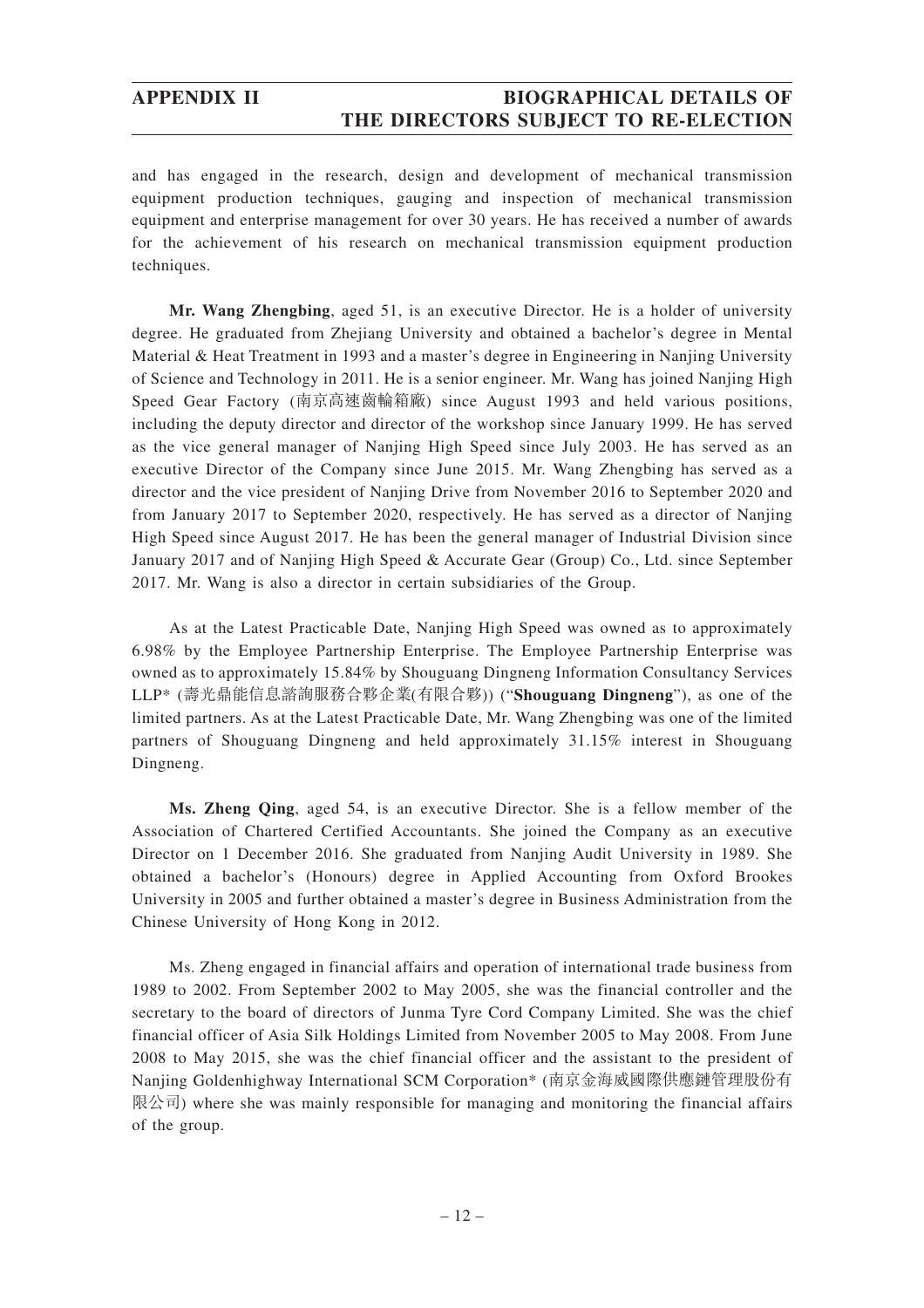# **APPENDIX II BIOGRAPHICAL DETAILS OF THE DIRECTORS SUBJECT TO RE-ELECTION**

Since June 2015, Ms. Zheng has been the financial controller of Fullshare Holdings (stock code: 607). Since 21 January 2020, Ms. Zheng has been an independent non-executive director of GHW International (stock code: 9933).

Save as disclosed above, each of the above Directors has not held any directorship in any other public listed companies in the last three years.

As at the Latest Practicable Date, save as disclosed above, Mr. Hu Yueming, Mr. Chen Yongdao, Mr. Wang Zhengbing and Ms. Zheng Qing do not have any interests in the Shares within the meaning of Part XV of the SFO.

Save as disclosed above, each of the above Directors does not have any relationship with any other Directors, senior management of the Company, substantial Shareholders or controlling Shareholders.

The term of their respective service as a Director will be renewed for another three years commencing from the date of forthcoming AGM and is subject to retirement by rotation and re-election at the annual general meetings of the Company in accordance with the provisions of the Articles of Association. The emoluments of Mr. Hu Yueming, Mr. Chen Yongdao, Mr. Wang Zhengbing and Ms. Zheng Qing as set out in the respective service agreements in the coming financial year are RMB3,450,000, RMB3,150,000, RMB2,750,000 and HK\$240,000 per annum, respectively and they are entitled to such amount of discretionary bonus which the Company may decide to pay. Such emoluments are determined with reference to the Company's performance and profitability, as well as remuneration benchmark in the industry and the prevailing market conditions. For the year ended 31 December 2021, Mr. Hu Yueming, Mr. Chen Yongdao, Mr. Wang Zhengbing and Ms. Zheng Qing received a total emolument of RMB3,450,000, RMB3,150,000, RMB2,750,000 and HK\$240,000 (including contributions to retirement benefits scheme), respectively, for being a Director.

Save as disclosed above, there are no other matters concerning the above Directors that need to be brought to the attention of the Shareholders nor is there any information which is required to be disclosed pursuant to any of the requirements of the Rules  $13.51(2)(h)$  to  $13.51(2)(v)$  of the Listing Rules.

*<sup>\*</sup> For identification purpose only*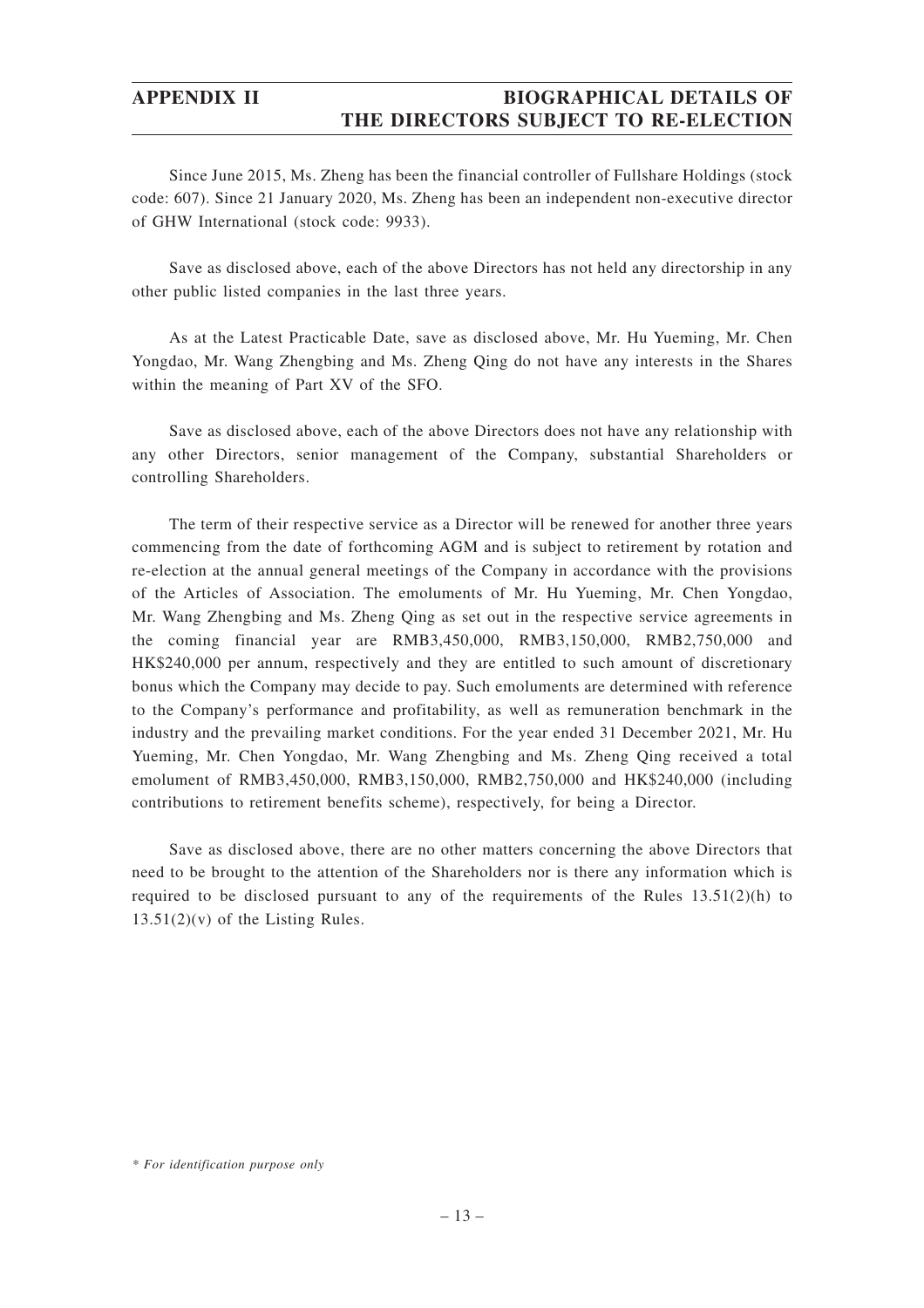

**(Stock Code: 658)**

# **NOTICE OF THE ANNUAL GENERAL MEETING**

**NOTICE IS HEREBY GIVEN** that an annual general meeting of China High Speed Transmission Equipment Group Co., Ltd. (the "**Company**") will be held at China Purple Mountain Ballroom, 2nd Floor, Jinling Building, Jinling Hotel, No. 2 Hanzhong Road, Nanjing, Jiangsu, China at 10:00 a.m. on Monday, 16 May 2022 for the following purposes:

- 1. To receive and approve the audited consolidated financial statements together with the directors' report and the independent auditor's report of the Company for the year ended 31 December 2021.
- 2. (i) To re-elect Mr. Hu Yueming as an executive director of the Company;
	- (ii) To re-elect Mr. Chen Yongdao as an executive director of the Company;
	- (iii) To re-elect Mr. Wang Zhengbing as an executive director of the Company;
	- (iv) To re-elect Ms. Zheng Qing as an executive director of the Company; and
	- (v) To authorise the board of Directors to fix the remuneration of the directors.
- 3. To re-appoint Baker Tilly Hong Kong Limited as auditors of the Company and to authorise the board of Directors to fix their remuneration.

As special business, to consider and, if thought fit, pass with or without amendments, the following resolutions as ordinary resolutions:

- 4. "**THAT**:
	- (a) subject to paragraph (c) below, and pursuant to the Rules Governing the Listing of Securities on The Stock Exchange of Hong Kong Limited (the "**Stock Exchange**") (the "**Listing Rules**"), the exercise by the Directors during the Relevant Period (as hereinafter defined in this resolution) of all the powers of the Company to allot, issue and deal with any unissued shares in the capital of the Company and to make or grant offers, agreements and options (including but not limited to warrants, bonds and debentures convertible into shares of the Company) which might require the exercise of such power be and is hereby generally and unconditionally approved;

*<sup>\*</sup> For identification purpose only*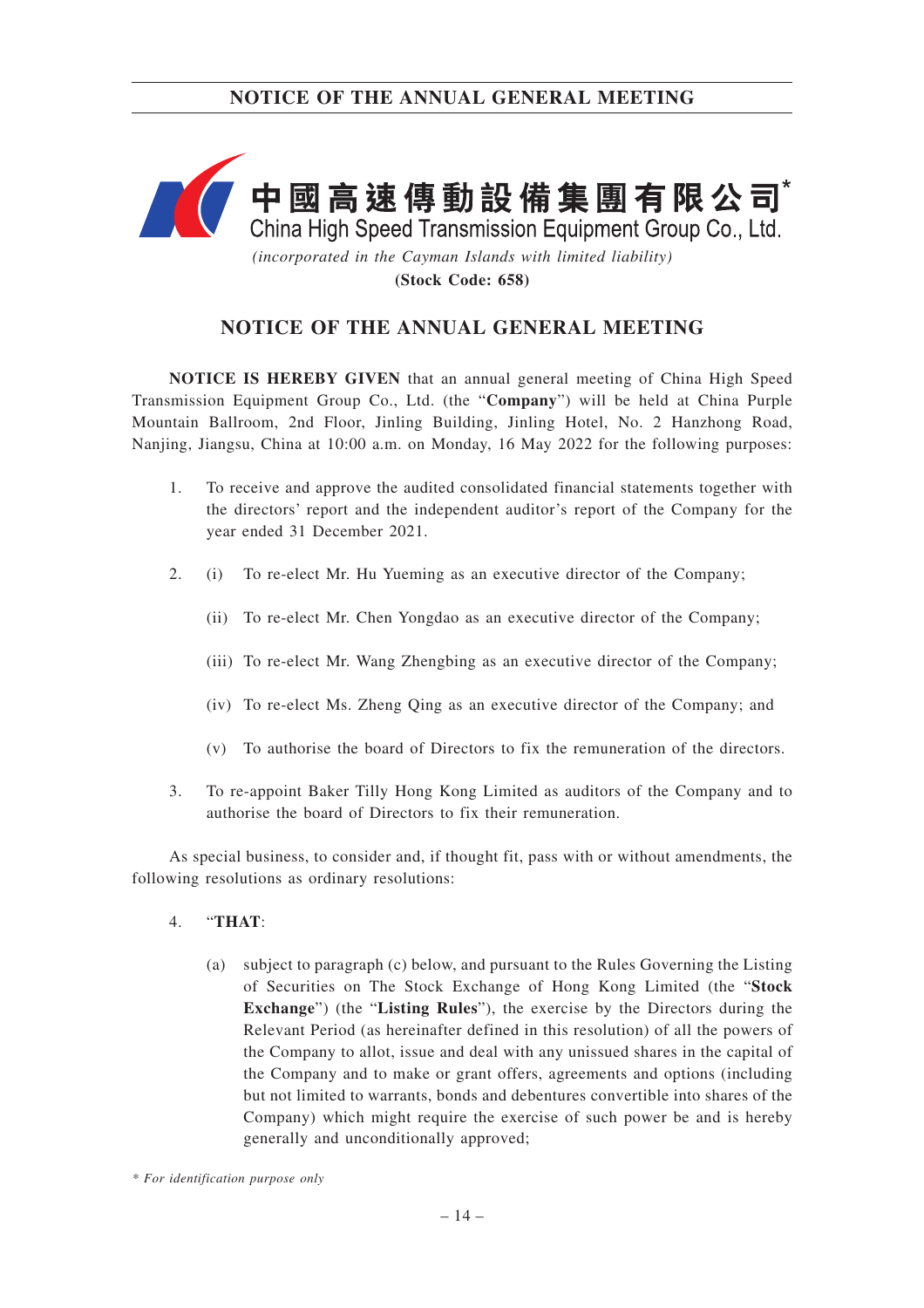- (b) the approval in paragraph (a) shall authorise the Directors during the Relevant Period (as hereinafter defined) to make or grant offers, agreements and options (including warrants, bonds and debentures convertible into shares of the Company) which might require the shares in the capital of the Company to be issued either during or after the end of the Relevant Period (as hereinafter defined);
- (c) the total number of the issued shares of the Company allotted or agreed conditionally or unconditionally to be allotted or issued (whether pursuant to an option or otherwise) by the Directors pursuant to the approval in paragraph (a) above, otherwise than pursuant to (i) a Rights Issue (as hereinafter defined); or (ii) an issue of shares upon the exercise of options which may be granted under any share option scheme or under any option scheme or similar arrangement for the time being adopted for the grant or issue to officers and/or employees of the Company and/or any of its subsidiaries or any other person of shares or rights to acquire shares of the Company; or (iii) any scrip dividend schemes or similar arrangements providing for the allotment and issue of shares in lieu of the whole or part of a dividend on shares of the Company in accordance with the articles of association of the Company; or (iv) a specific authority granted by the shareholders of the Company in general meeting, shall not exceed 20 per cent. of the total number of issued shares of the Company at the date of the passing of this resolution and the said approval shall be limited accordingly; and
- (d) for the purpose of this resolution,

"**Relevant Period**" means the period from the passing of this resolution until whichever is the earliest of:

- (i) the conclusion of the next annual general meeting of the Company; or
- (ii) the expiration of the period within which the next annual general meeting of the Company is required by the articles of association of the Company or any applicable laws of the Cayman Islands to be held; or
- (iii) the passing of an ordinary resolution by shareholders of the Company in general meeting revoking, varying or renewing the authority given to the Directors by this resolution; and

"**Rights Issue**" means an offer of shares of the Company or issue of option, warrants or other securities giving the right to subscribe for shares of the Company, open for a period fixed by the Directors to holders of shares whose names appear on the register of members of the Company (and, where appropriate, to holders of other securities of the Company entitled to the offer) on a fixed record date in proportion to their then holdings of such shares (or,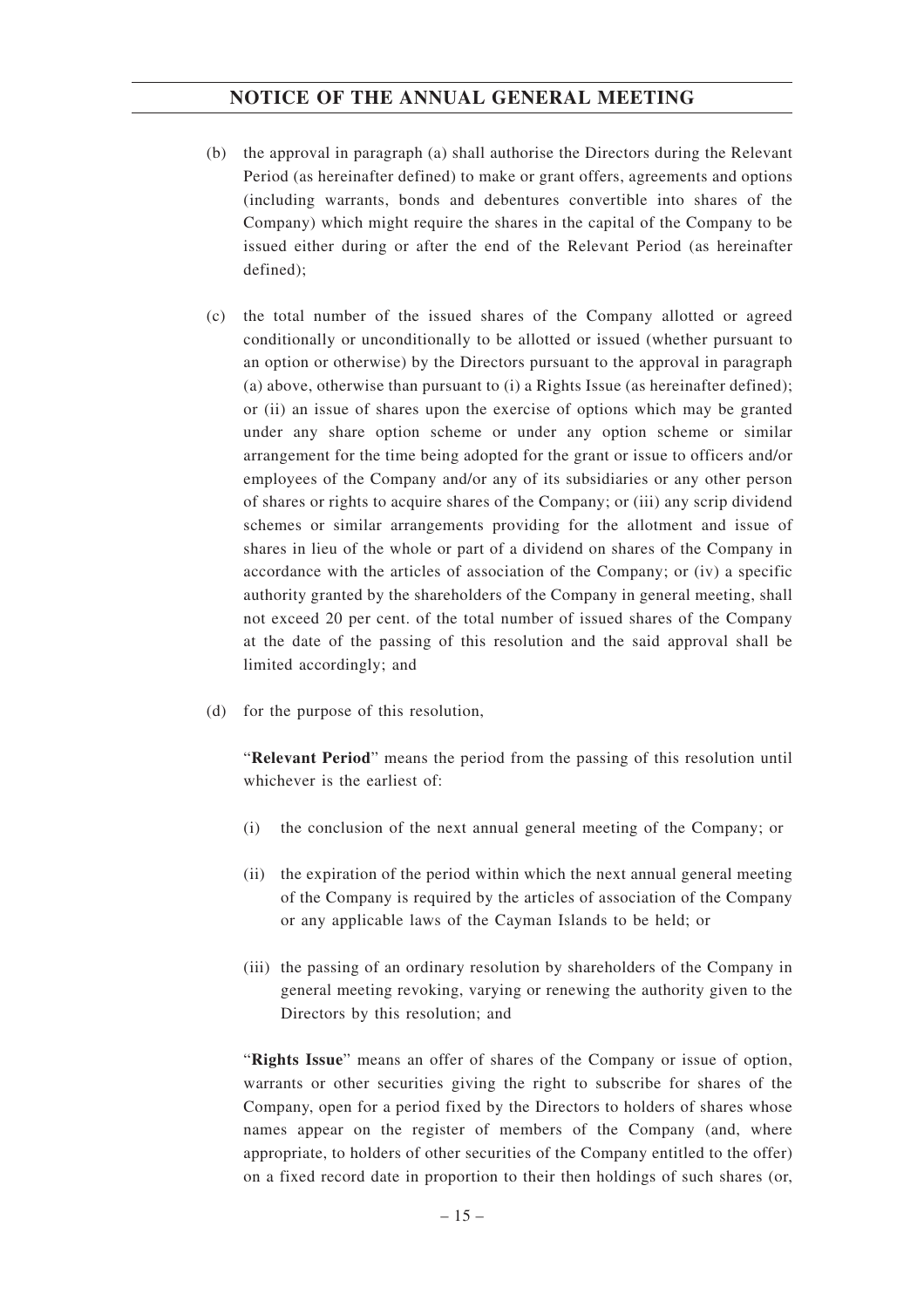where appropriate, such other securities) (subject in all cases to such exclusions or other arrangements as the Directors may deem necessary or expedient in relation to fractional entitlements or having regard to any restrictions or obligations under the laws of, or the requirements of any recognised regulatory body or any stock exchange in, any territory applicable to the Company)."

## 5. "**THAT**:

- (a) subject to paragraph (b) below, the exercise by the Directors during the Relevant Period (as hereinafter defined) of all powers of the Company to repurchase shares of the Company on the Stock Exchange or on any other stock exchange on which the shares of the Company may be listed and which is recognised by the Securities and Futures Commission of Hong Kong and the Stock Exchange for this purpose, subject to and in accordance with all applicable laws and/or the requirements of the Listing Rules or of any other stock exchange as amended from time to time, be and is hereby generally and unconditionally approved;
- (b) the total number of the shares of the Company which the Company is authorised to repurchase pursuant to the approval in paragraph (a) above during the Relevant Period (as hereinafter defined) shall not exceed 10 per cent. of the total number of issued shares of the Company at the date of the passing of this resolution, and the authority granted pursuant to paragraph (a) above shall be limited accordingly; and
- (c) for the purposes of this resolution, "**Relevant Period**" means the period from the passing of this resolution until whichever is the earliest of:
	- (i) the conclusion of the next annual general meeting of the Company; or
	- (ii) the expiration of the period within which the next annual general meeting of the Company is required by the articles of association of the Company or any applicable laws of the Cayman Islands to be held; or
	- (iii) the passing of an ordinary resolution by shareholders of the Company in general meeting revoking, varying or renewing the authority given to the Directors by this resolution."
- 6. "**THAT** conditional upon the ordinary resolutions set out in paragraphs 4 and 5 of the notice convening this meeting being passed, the general mandate granted to the Directors to allot, issue and deal in any unissued shares pursuant to the ordinary resolution set out in paragraph 4 of the notice convening this meeting be and is hereby extended by the addition to the total number of issued shares of the Company which may be allotted or agreed conditionally or unconditionally to be allotted by